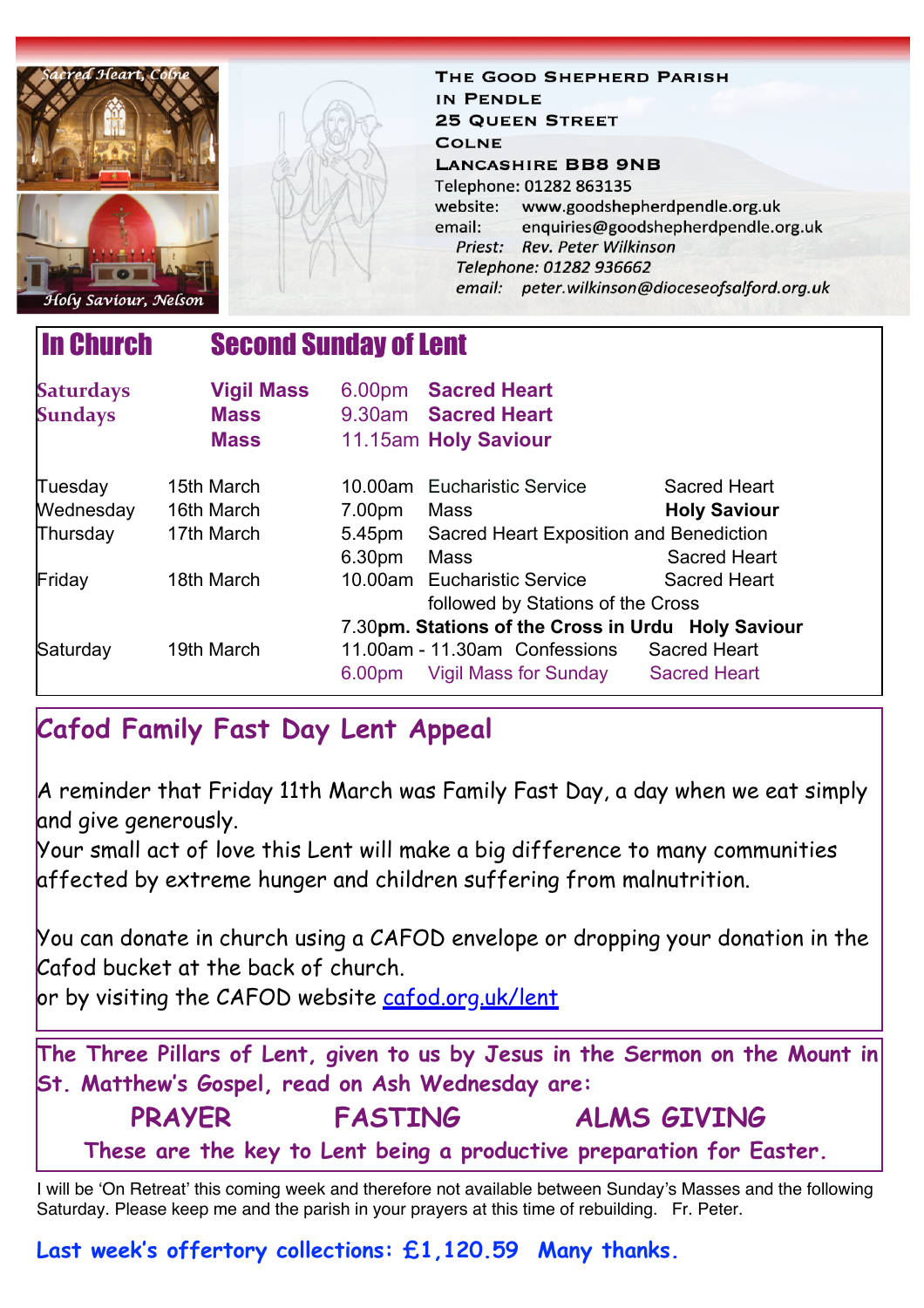# **Notices for Parishes and Newsletter Inserts**

### **Diocesan Pilgrimage to Walsingham led by Bishop John Arnold** *Saturday 7 May 2022*

After a break of two years, due to the pandemic, we are pleased to confirm the resumption of our annual pilgrimage to Our Lady's Shrine in England. The pilgrimage will be led by Bishop John and will take place on

Saturday 7<sup>th</sup> May 2022. We hope coaches will be available from each deanery, leaving around 7:00am and arriving back around 10:00pm. The cost for the day trip is £20.00. Those wishing to make their own way are welcome to join the pilgrimage in Walsingham.

To book your place on the pilgrimage and on a coach, please download and return the **[Pilgrim Booking Form.](https://gbr01.safelinks.protection.outlook.com/?url=https%3A%2F%2Fdioceseofsalford.us6.list-manage.com%2Ftrack%2Fclick%3Fu%3D76e219dab8653b775ba8aac4c%26id%3D1231ee065f%26e%3D5ce69633f0&data=04%7C01%7Cpeter.wilkinson%40dioceseofsalford.org.uk%7C2ccebc32cb194ed4faf808da01b1a59d%7C699a61ae142a45a090c604b2f08de19b%7C0%7C0%7C637824159736395177%7CUnknown%7CTWFpbGZsb3d8eyJWIjoiMC4wLjAwMDAiLCJQIjoiV2luMzIiLCJBTiI6Ik1haWwiLCJXVCI6Mn0%3D%7C3000&sdata=XyRG1p3EaDNKuwIxfXGTqF7V3p1ZRmAfO922uSYwbfw%3D&reserved=0)** [I](https://gbr01.safelinks.protection.outlook.com/?url=https%3A%2F%2Fdioceseofsalford.us6.list-manage.com%2Ftrack%2Fclick%3Fu%3D76e219dab8653b775ba8aac4c%26id%3D1231ee065f%26e%3D5ce69633f0&data=04%7C01%7Cpeter.wilkinson%40dioceseofsalford.org.uk%7C2ccebc32cb194ed4faf808da01b1a59d%7C699a61ae142a45a090c604b2f08de19b%7C0%7C0%7C637824159736395177%7CUnknown%7CTWFpbGZsb3d8eyJWIjoiMC4wLjAwMDAiLCJQIjoiV2luMzIiLCJBTiI6Ik1haWwiLCJXVCI6Mn0%3D%7C3000&sdata=XyRG1p3EaDNKuwIxfXGTqF7V3p1ZRmAfO922uSYwbfw%3D&reserved=0)f you have any questions, please email [walsingham.pilgrimage@dioceseofsalford.org.uk](mailto:walsingham.pilgrimage@dioceseofsalford.org.uk).

Alongside this, there will be a youth pilgrimage for young people in years 7, 8 and 9. The Youth coach will leave on

Friday 6<sup>th</sup> May 2022 around 10am from Salford Cathedral and arrive back around 10:00pm on Saturday 7<sup>th</sup> May 2022. The group will be staying at Elmham House in Walsingham. The subsidised cost for the Youth pilgrimage is £50.00 which includes accommodation, food, and travel. To book a place, please complete the form by clicking here: [https://forms.gle/nwDThmqBFLV5LEjU7](https://gbr01.safelinks.protection.outlook.com/?url=https%3A%2F%2Fdioceseofsalford.us6.list-manage.com%2Ftrack%2Fclick%3Fu%3D76e219dab8653b775ba8aac4c%26id%3D1685049985%26e%3D5ce69633f0&data=04%7C01%7Cpeter.wilkinson%40dioceseofsalford.org.uk%7C2ccebc32cb194ed4faf808da01b1a59d%7C699a61ae142a45a090c604b2f08de19b%7C0%7C0%7C637824159736395177%7CUnknown%7CTWFpbGZsb3d8eyJWIjoiMC4wLjAwMDAiLCJQIjoiV2luMzIiLCJBTiI6Ik1haWwiLCJXVCI6Mn0%3D%7C3000&sdata=9gzKPbjbef%2F5FrbY9RA%2Bq93beLZDYQ7ISpeYBXZVj80%3D&reserved=0)

#### **John Pridmore Parish Mission**

*St James and All Souls Parish, Pendleton Way, Salford, M6 5JA 21 - 23 March 2022, 7.30pm* Ex-gangster and international bestselling author John Pridmore will be heading to Salford this Lent to share his extraordinary story of redemption.

John Pridmore will be speaking at St James and All Souls Parish, Pendleton Way, Salford from Monday 21 March to Wednesday 23 March at 7.30pm. Each evening will cover a different aspect of John's story and the series will conclude with a Eucharistic Healing Mass on Wednesday 23 March at 7.30pm. Click [here](https://gbr01.safelinks.protection.outlook.com/?url=https%3A%2F%2Fdioceseofsalford.us6.list-manage.com%2Ftrack%2Fclick%3Fu%3D76e219dab8653b775ba8aac4c%26id%3D9cbc2f23b7%26e%3D5ce69633f0&data=04%7C01%7Cpeter.wilkinson%40dioceseofsalford.org.uk%7C2ccebc32cb194ed4faf808da01b1a59d%7C699a61ae142a45a090c604b2f08de19b%7C0%7C0%7C637824159736395177%7CUnknown%7CTWFpbGZsb3d8eyJWIjoiMC4wLjAwMDAiLCJQIjoiV2luMzIiLCJBTiI6Ik1haWwiLCJXVCI6Mn0%3D%7C3000&sdata=BZQgKhbrGbCZhn7NnTNyaBjplLlZ%2FEDbiGCI0Mh8UfY%3D&reserved=0) to download a poster.

# **Reminders**

**2022 Salford Lourdes Pilgrimage is Announced**

*Friday 29th July – Thursday 4th August 2022*

We are delighted to announce that we will return to Lourdes this Summer for the 88th Salford Diocesan Pilgrimage to Lourdes, led by the Rt Rev. John Arnold, Bishop of Salford.

Full details, including travel and accommodation pricing, insurance details and volunteer application forms will be available in the coming weeks but may we ask in the meantime that if you may be interested in joining us this Summer that you please fill in an 'expression of interest' form by clicking the links below. The form does not commit you to travelling with us but will enable us to make plans appropriately and will help us to keep you informed as details become available.

We look forward to welcoming you to Lourdes for our joyful return in July.

Our Lady of Lourdes, pray for us.

Saint Bernadette, pray for us.

[Click here to register your interest as a pilgrim.](https://gbr01.safelinks.protection.outlook.com/?url=https%3A%2F%2Fdioceseofsalford.us6.list-manage.com%2Ftrack%2Fclick%3Fu%3D76e219dab8653b775ba8aac4c%26id%3Dbb417f2190%26e%3D5ce69633f0&data=04%7C01%7Cpeter.wilkinson%40dioceseofsalford.org.uk%7C2ccebc32cb194ed4faf808da01b1a59d%7C699a61ae142a45a090c604b2f08de19b%7C0%7C0%7C637824159736395177%7CUnknown%7CTWFpbGZsb3d8eyJWIjoiMC4wLjAwMDAiLCJQIjoiV2luMzIiLCJBTiI6Ik1haWwiLCJXVCI6Mn0%3D%7C3000&sdata=KDSPlb5%2F0dRpqMuAxGJhcWj2dF1NxSy3bn%2BMjOkxVBw%3D&reserved=0) [Click here to register your interest as a volunteer.](https://gbr01.safelinks.protection.outlook.com/?url=https%3A%2F%2Fdioceseofsalford.us6.list-manage.com%2Ftrack%2Fclick%3Fu%3D76e219dab8653b775ba8aac4c%26id%3D4008231367%26e%3D5ce69633f0&data=04%7C01%7Cpeter.wilkinson%40dioceseofsalford.org.uk%7C2ccebc32cb194ed4faf808da01b1a59d%7C699a61ae142a45a090c604b2f08de19b%7C0%7C0%7C637824159736395177%7CUnknown%7CTWFpbGZsb3d8eyJWIjoiMC4wLjAwMDAiLCJQIjoiV2luMzIiLCJBTiI6Ik1haWwiLCJXVCI6Mn0%3D%7C3000&sdata=dGHKrjcjclhJmSU1GZMTwvy%2Bk2vcqL2UOFyx0r3rA7k%3D&reserved=0)

### **Ukraine Crisis**

We are all shocked and appalled at the devastating scenes of the invasion of the Ukraine. Catholic agencies are at the centre of the response to the unfolding humanitarian crisis and supporting those whom have been displaced. We stand in solidarity with the Ukrainian people and all those against war.

We are providing regular updates on our website on the various ways parishes and schools can support the aid effort. Please go to:

[https://www.caritassalford.org.uk/ukraine-crisis/](https://gbr01.safelinks.protection.outlook.com/?url=https%3A%2F%2Fdioceseofsalford.us6.list-manage.com%2Ftrack%2Fclick%3Fu%3D76e219dab8653b775ba8aac4c%26id%3D24bd737d8a%26e%3D5ce69633f0&data=04%7C01%7Cpeter.wilkinson%40dioceseofsalford.org.uk%7C2ccebc32cb194ed4faf808da01b1a59d%7C699a61ae142a45a090c604b2f08de19b%7C0%7C0%7C637824159736395177%7CUnknown%7CTWFpbGZsb3d8eyJWIjoiMC4wLjAwMDAiLCJQIjoiV2luMzIiLCJBTiI6Ik1haWwiLCJXVCI6Mn0%3D%7C3000&sdata=pUwLhO3M7y1rCzlk%2FbPKQtQl0PwaLDKfTLmRV9vot3o%3D&reserved=0)[parishes/](https://gbr01.safelinks.protection.outlook.com/?url=https%3A%2F%2Fdioceseofsalford.us6.list-manage.com%2Ftrack%2Fclick%3Fu%3D76e219dab8653b775ba8aac4c%26id%3De509d717f5%26e%3D5ce69633f0&data=04%7C01%7Cpeter.wilkinson%40dioceseofsalford.org.uk%7C2ccebc32cb194ed4faf808da01b1a59d%7C699a61ae142a45a090c604b2f08de19b%7C0%7C0%7C637824159736551387%7CUnknown%7CTWFpbGZsb3d8eyJWIjoiMC4wLjAwMDAiLCJQIjoiV2luMzIiLCJBTiI6Ik1haWwiLCJXVCI6Mn0%3D%7C3000&sdata=e9TiXu78S3aBprm8yuotp27682jaAJHJaPLG57SYwHY%3D&reserved=0) to download your copy now.

**Daily Confessions during Lent at the Hidden Gem**

During the Season of Lent a priest will be available each day for confession and to receive the Sacrament of Reconciliation at St Mary's, the Hidden Gem, Mulberry Street. Please consult the Hidden Gem parish website ([hiddengem.me.uk](https://gbr01.safelinks.protection.outlook.com/?url=https%3A%2F%2Fdioceseofsalford.us6.list-manage.com%2Ftrack%2Fclick%3Fu%3D76e219dab8653b775ba8aac4c%26id%3D4af80f909f%26e%3D5ce69633f0&data=04%7C01%7Cpeter.wilkinson%40dioceseofsalford.org.uk%7C2ccebc32cb194ed4faf808da01b1a59d%7C699a61ae142a45a090c604b2f08de19b%7C0%7C0%7C637824159736551387%7CUnknown%7CTWFpbGZsb3d8eyJWIjoiMC4wLjAwMDAiLCJQIjoiV2luMzIiLCJBTiI6Ik1haWwiLCJXVCI6Mn0%3D%7C3000&sdata=g3LBfFZFWBFCHjdif%2BwWi4zbvX3nSsYJLvWNyNHqdBE%3D&reserved=0)) for the times of confession (there is an hour in the morning each day and also an hour in the afternoon on Wednesdays, Fridays, and Saturdays).